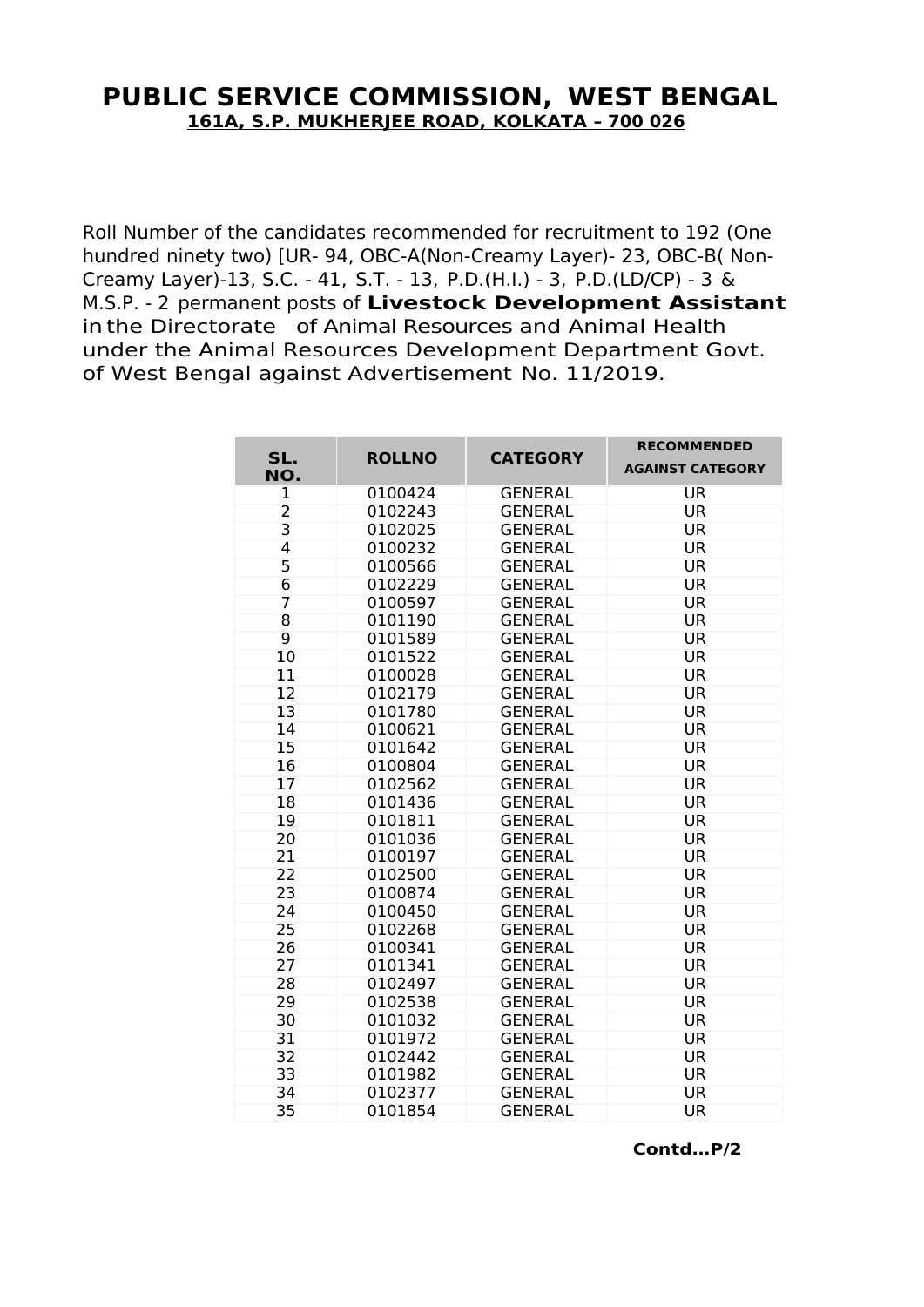**// 2 //**

|            |               | <b>CATEGORY</b> | <b>RECOMMENDED</b>      |
|------------|---------------|-----------------|-------------------------|
| SL.<br>NO. | <b>ROLLNO</b> |                 | <b>AGAINST CATEGORY</b> |
| 36         | 0100435       | <b>GENERAL</b>  | <b>UR</b>               |
| 37         | 0102241       | <b>GENERAL</b>  | <b>UR</b>               |
| 38         | 0101162       | <b>GENERAL</b>  | <b>UR</b>               |
| 39         | 0100945       | <b>GENERAL</b>  | <b>UR</b>               |
| 40         | 0100407       | <b>GENERAL</b>  | <b>UR</b>               |
| 41         | 0102529       | <b>GENERAL</b>  | <b>UR</b>               |
| 42         | 0102393       | <b>GENERAL</b>  | <b>UR</b>               |
| 43         | 0102426       | <b>GENERAL</b>  | <b>UR</b>               |
| 44         | 0101943       | <b>GENERAL</b>  | <b>UR</b>               |
| 45         | 0101516       | <b>GENERAL</b>  | <b>UR</b>               |
| 46         | 0102191       | <b>GENERAL</b>  | <b>UR</b>               |
| 47         | 0102000       | OBC-B           | <b>UR</b>               |
| 48         | 0102563       | <b>GENERAL</b>  | UR                      |
| 49         | 0100811       | <b>GENERAL</b>  | <b>UR</b>               |
| 50         | 0101356       | <b>GENERAL</b>  | <b>UR</b>               |
| 51         | 0101247       | <b>GENERAL</b>  | UR                      |
| 52         | 0102060       | <b>GENERAL</b>  | UR                      |
| 53         | 0100614       | <b>GENERAL</b>  | <b>UR</b>               |
| 54         | 0101364       | <b>GENERAL</b>  | <b>UR</b>               |
| 55         | 0101951       | <b>GENERAL</b>  | <b>UR</b>               |
| 56         | 0100256       | OBC-A           | <b>UR</b>               |
| 57         | 0102152       | <b>GENERAL</b>  | <b>UR</b>               |
| 58         | 0101207       | <b>GENERAL</b>  | <b>UR</b>               |
| 59         | 0101123       | <b>GENERAL</b>  | <b>UR</b>               |
| 60         | 0102567       | <b>GENERAL</b>  | <b>UR</b>               |
| 61         | 0101980       | <b>GENERAL</b>  | <b>UR</b>               |
| 62         | 0100819       | <b>GENERAL</b>  | <b>UR</b>               |
| 63         | 0102766       | <b>GENERAL</b>  | <b>UR</b>               |
| 64         | 0101796       | <b>GENERAL</b>  | <b>UR</b>               |
| 65         | 0102571       | OBC-B           | <b>UR</b>               |
| 66         | 0100638       | <b>GENERAL</b>  | <b>UR</b>               |
| 67         | 0101703       | <b>ST</b>       | <b>UR</b>               |
| 68         | 0100491       | <b>GENERAL</b>  | <b>UR</b>               |
| 69         | 0100951       | <b>SC</b>       | <b>UR</b>               |
| 70         | 0100101       | <b>SC</b>       | <b>UR</b>               |
| 71         | 0100623       | <b>GENERAL</b>  | <b>UR</b>               |
| 72         | 0102005       | <b>GENERAL</b>  | UR                      |
| 73         | 0100641       | <b>GENERAL</b>  | <b>UR</b>               |
| 74         | 0101679       | <b>GENERAL</b>  | <b>UR</b>               |
| 75         | 0101809       | OBC-B           | <b>UR</b>               |
| 76         | 0100502       | <b>GENERAL</b>  | <b>UR</b>               |
| 77         | 0100814       | <b>SC</b>       | <b>UR</b>               |
| 78         | 0102696       | <b>SC</b>       | <b>UR</b>               |
| 79         | 0102320       | <b>SC</b>       | <b>UR</b>               |
| 80         | 0100509       | OBC-B           | <b>UR</b>               |
| 81         | 0102499       | <b>SC</b>       | <b>UR</b>               |
| 82         | 0100002       | OBC-B           | <b>UR</b>               |
| 83         | 0102424       | <b>GENERAL</b>  | <b>UR</b>               |
| 84         | 0101275       | <b>GENERAL</b>  | <b>UR</b>               |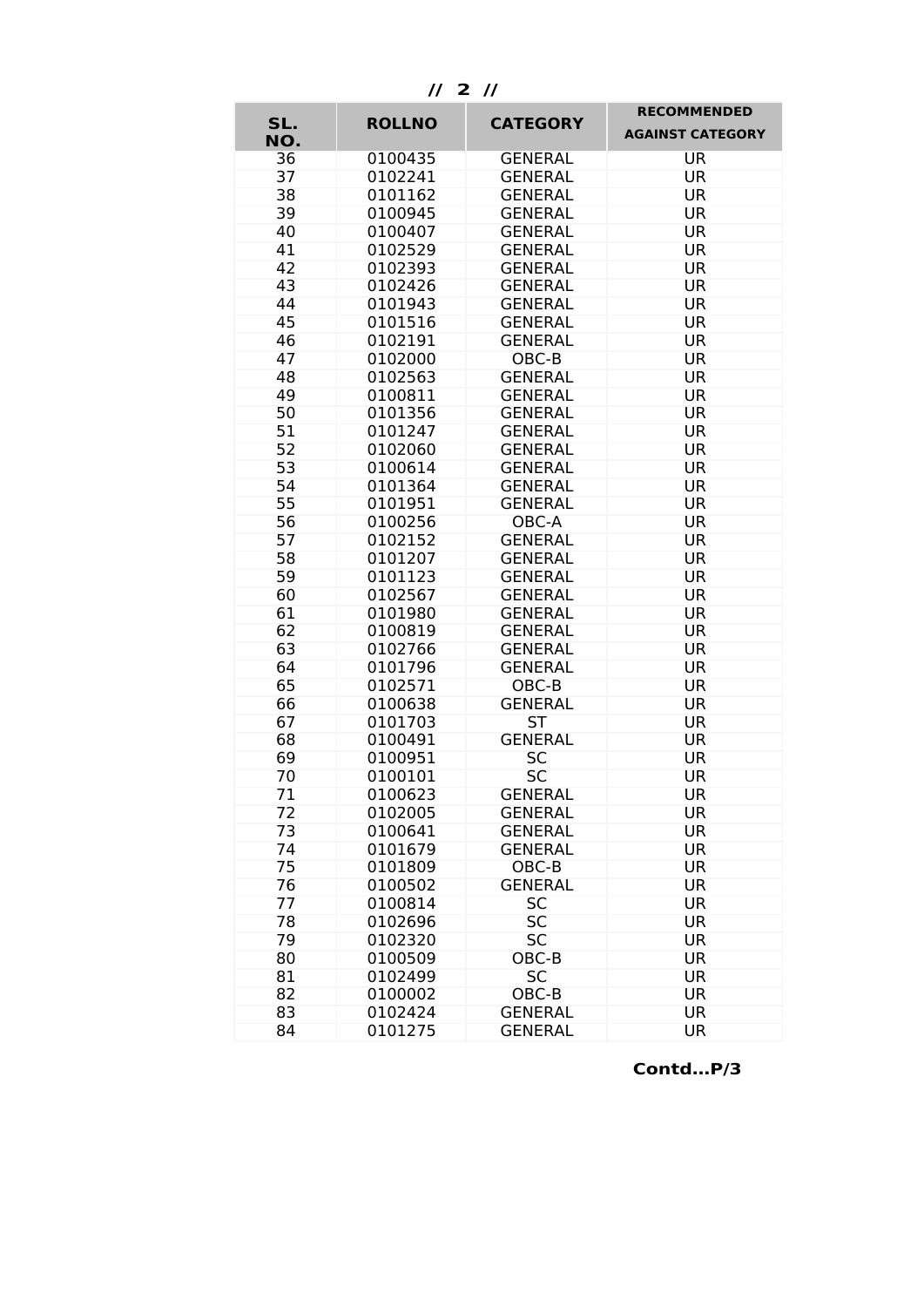**// 3 //**

| SL. |               | <b>CATEGORY</b> | <b>RECOMMENDED</b>      |
|-----|---------------|-----------------|-------------------------|
| NO. | <b>ROLLNO</b> |                 | <b>AGAINST CATEGORY</b> |
| 85  | 0100468       | OBC-B           | <b>UR</b>               |
| 86  | 0101095       | OBC-A           | <b>UR</b>               |
| 87  | 0101092       | <b>GENERAL</b>  | <b>UR</b>               |
| 88  | 0100829       | <b>GENERAL</b>  | <b>UR</b>               |
| 89  | 0100052       | OBC-B           | <b>UR</b>               |
| 90  | 0100927       | <b>GENERAL</b>  | <b>UR</b>               |
| 91  | 0102264       | OBC-A           | <b>UR</b>               |
| 92  | 0101056       | OBC-B           | <b>UR</b>               |
| 93  | 0101990       | OBC-B           | <b>UR</b>               |
| 94  | 0100957       | OBC-A           | <b>UR</b>               |
| 95  | 0101637       | <b>SC</b>       | <b>SC</b>               |
| 96  | 0101624       | OBC-B           | OBC-B                   |
| 97  | 0101681       | <b>SC</b>       | <b>SC</b>               |
| 98  | 0101543       | <b>SC</b>       | <b>SC</b>               |
| 99  | 0102132       | OBC-B           | OBC-B                   |
| 100 | 0101052       | <b>SC</b>       | <b>SC</b>               |
| 101 | 0100541       | <b>SC</b>       | <b>SC</b>               |
| 102 | 0100822       | OBC-A           | OBC-A                   |
| 103 | 0100898       | OBC-A           | OBC-A                   |
| 104 | 0100788       | OBC-A           | OBC-A                   |
| 105 | 0101040       | OBC-A           | OBC-A                   |
| 106 | 0101947       | <b>SC</b>       | <b>SC</b>               |
| 107 | 0100766       | OBC-A           | OBC-A                   |
| 108 | 0102663       | OBC-A           | OBC-A                   |
| 109 | 0102091       | <b>ST</b>       | <b>ST</b>               |
| 110 | 0100485       | <b>SC</b>       | <b>SC</b>               |
| 111 | 0100087       | <b>SC</b>       | <b>SC</b>               |
| 112 | 0101554       | <b>SC</b>       | <b>SC</b>               |
| 113 | 0101976       | OBC-A           | OBC-A                   |
| 114 | 0101724       | OBC-B           | OBC-B                   |
| 115 | 0100024       | OBC-A           | OBC-A                   |
| 116 | 0101758       | <b>SC</b>       | <b>SC</b>               |
| 117 | 0102382       | OBC-B           | OBC-B                   |
| 118 | 0100700       | <b>SC</b>       | <b>SC</b>               |
| 119 | 0100088       | OBC-B           | OBC-B                   |
| 120 | 0101938       | OBC-A           | OBC-A                   |
| 121 | 0101531       | <b>ST</b>       | <b>ST</b>               |
| 122 | 0101057       | OBC-A           | OBC-A                   |
| 123 | 0100419       | OBC-A           | OBC-A                   |
| 124 | 0101902       | <b>SC</b>       | <b>SC</b>               |
| 125 | 0100381       | OBC-B           | OBC-B                   |
| 126 | 0101354       | <b>SC</b>       | <b>SC</b>               |
| 127 | 0100068       | SC              | <b>SC</b>               |
| 128 | 0101707       | <b>ST</b>       | <b>ST</b>               |
| 129 | 0101004       | <b>SC</b>       | SC                      |
| 130 | 0100400       | SC              | <b>SC</b>               |
| 131 | 0101691       | <b>SC</b>       | <b>SC</b>               |
| 132 | 0102452       | OBC-B           | OBC-B                   |
| 133 | 0100553       | <b>SC</b>       | <b>SC</b>               |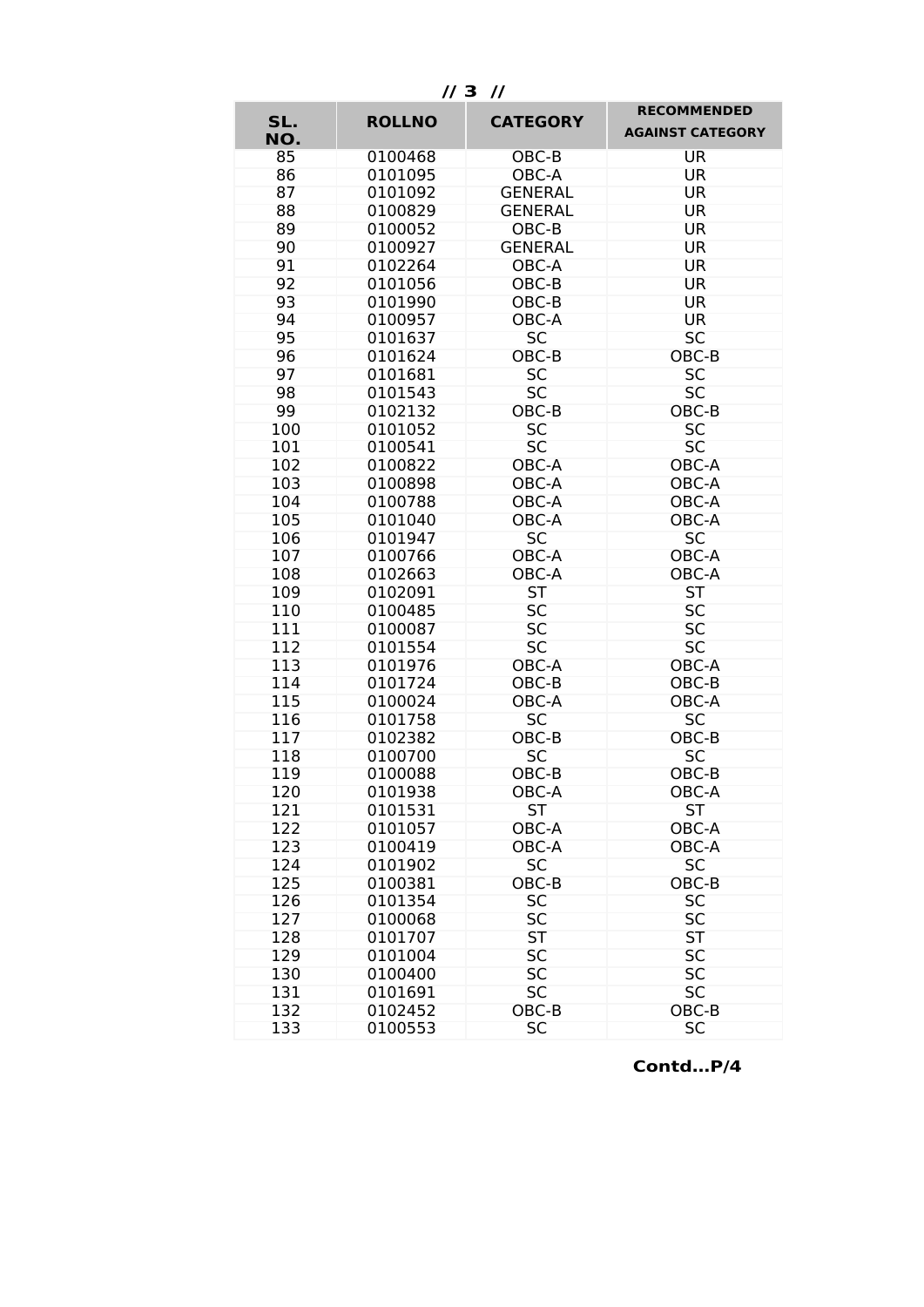**SL. NO. ROLLNO CATEGORY RECOMMENDED AGAINST CATEGORY** 134 0101384 OBC-B OBC-B 135 0102074 ST ST<br>136 0101588 SC SC 136 0101588 SC SC<br>137 0101439 SC SC 0101439 138 0100667 SC SC 139 0102175 OBC-A OBC-A 140 0100342 SC SC 141 0101548 SC SC 142 0100754 OBC-B OBC-B 143 0100615 SC SC 144 0101173 SC SC<br>145 0101903 OBC-A OBC-A 0101903 146 0101895 SC SC<br>147 0100802 SC SC 147 0100802 148 0100603 SC SC<br>149 0101089 SC SC 149 0101089 SC SC<br>150 0100299 SC SC 0100299 151 0101429 OBC-B OBC-B 152 0101023 OBC-A OBC-A 153 0101772 SC SC 154 0101314 OBC-B OBC-B 155 0100225 OBC-A OBC-A 156 0102089 SC SC<br>157 0102314 SC SC 157 0102314 158 0101782 OBC-B OBC-B 159 0100669 OBC-A OBC-A 0102620 OBC-A OBC-A<br>0102085 OBC-A OBC-A 161 0102085 OBC-A OBC-<br>162 0102150 SC SC 0102150 SC<br>0100405 OBC-A 163 0100405 OBC-A OBC-A 164 0100906 OBC-A OBC-A 165 0102721 SC SC 166 0100066 OBC-A OBC-A 167 0102349 OBC-B OBC-B 168 0101355 OBC-A OBC-A 169 0100915 SC SC<br>170 0100556 SC SC 170 0100556 SC SC 171 0102396 SC SC 172 0102543 OBC-A OBC-A 173 0100697 SC SC<br>174 0102065 SC SC 0102065 SC SC<br>0101949 SC SC 175 0101949 176 0101654 ST ST ST 177 0101101 ST ST ST 178 0101846 ST ST ST<br>179 0102834 GENERAL(LD/CP) (LD/CP) 179 0102834 GENERAL(LD/CP) (LD/CP) 180 0102036 GENERAL (MSP) 181 0102832 SC (LD/CP) (LD/CP) 182 0100619 ST ST

 **// 4 / /**